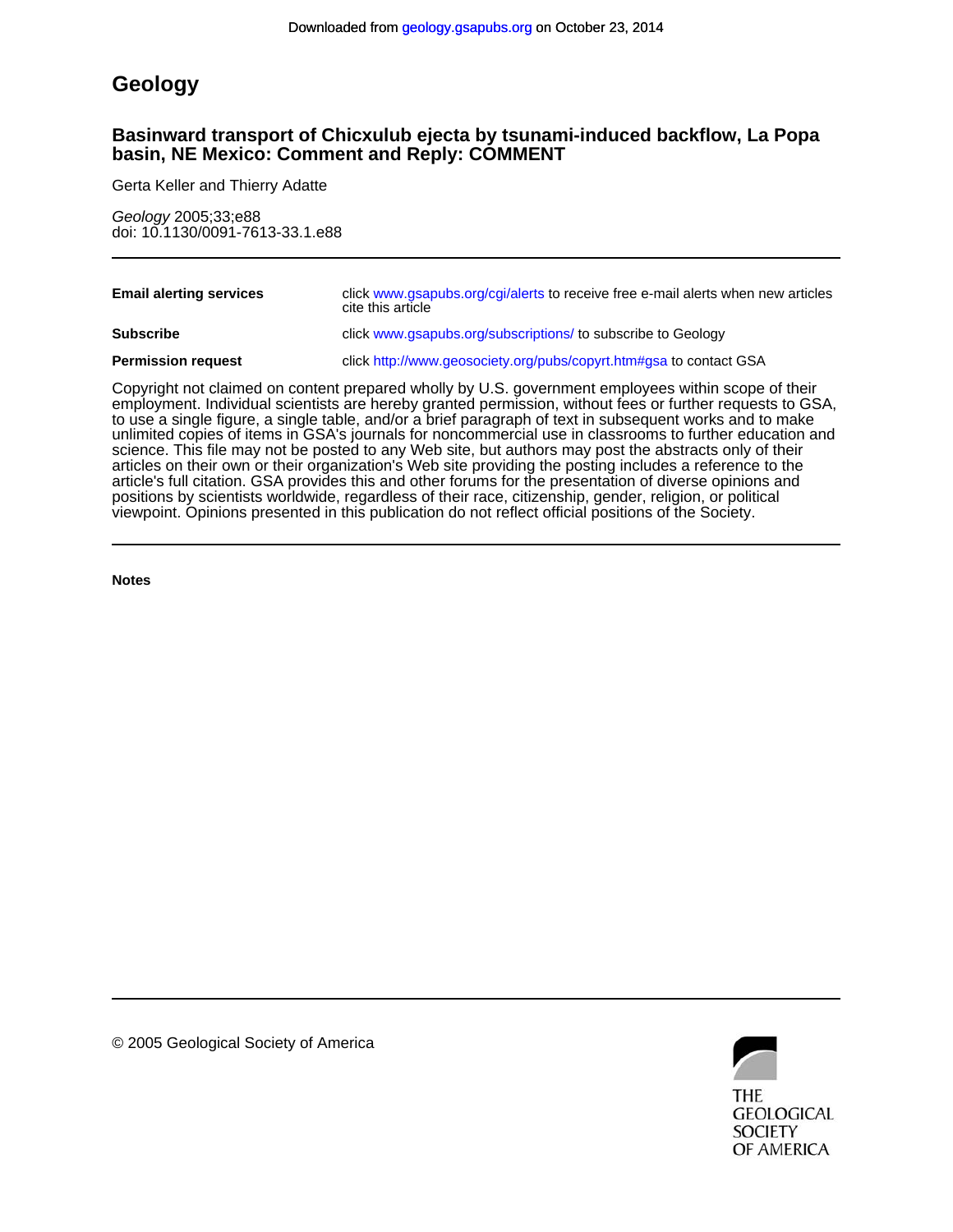# **Forum**

# Basinward transport of Chicxulub ejecta by tsunami-induced backflow, La Popa basin, NE Mexico: **Comment and Reply**

# **COMMENT**

## **Gerta Keller\***

*Geosciences Department, Princeton University, Princeton, New Jersey 08544, USA*

#### **Thierry Adatte**

*Geological Institute, University of Neuchatel, 2007 Neuchatel, Switzerland*

Lawton et al. (2005) describe valley-like deposits in the continental to shallow marine La Popa basin northwest of Monterrey, Mexico, and interpret these as the result of Chicxulub impact induced-tsunami backflow. They further speculate that the thick siliciclastic units, known from the deep paleocanyons of the continental slope to the south and southeast, can also be explained as tsunami backflow deposits. We find no evidence to support this notion in their paper or in more than 45 exposures we examined to the south. Below we comment on their tsunami backflow interpretation and the lack of evidence from Mexico to Texas.

Central to the tsunami idea is the wave run-up transport of deeper water sediment shoreward, followed by backflow transport of shallow water material from the coastal-deltaic complex basinward into the Gulf of Mexico. According to Lawton et al. (2005, p. 82), evidence for tsunami backflow should be found in the deeper water offshore by the presence of shallow water clasts, including the macrofossil assemblage described from the La Popa basin, and four paleocurrent measurements with the "primary flow direction in the valley-fill deposit basinward, generally to the south or southeast." We measured over 100 paleocurrent directions on ripples and flute casts in the deep paleocanyon deposits and all data range between N30–N200, with a mean direction of N117 (Keller et al., 2002). But since all paleocanyons necessarily flow basinward to the east-southeast, this merely marks the normal flow pattern and drainage from uplifted land areas located to the northwest and linked to the onset of the Laramide orogeny (Salvador, 1991). The La Popa incised valley fills mark the shallow part of the paleocanyons, which can be observed in deeper settings southeast of the Monterrey–Ciudad Victoria area. Such features are consistent with our observations of sedimentation via mass flows and turbidity currents in a paleochannel system and in no way indicate tsunami backflow.

We found no evidence of tsunami backflow in over 45 deep-water (>500 m) exposures with thick siliciclastic deposits to the south and southeast of Monterrey (Stinnesbeck et al., 1993; Adatte et al., 1996; Keller et al., 2003). In all of these exposures, a mixed assemblage of neritic and bathyal benthic foraminifera is found in one or two impact spherule layers at the base of the siliciclastic deposits (Alegret et al., 2001), which indicates reworking and transport from their initial deposition on the continental shelf, but no coastal macrofossils are present. The transport occurred a long time after the original spherule ejecta deposition and prior to the Cretaceous-Tertiary (K-T) boundary, as indicated by the presence of two impact spherule layers separated by a 15–20-cm-thick sandy limestone with J-shaped burrows infilled with spherules and truncated. The same burrows are found near the base in the overlying sandstone, and the upper unit of sand-silt-mudstone layers is also strongly burrowed (Keller et al., 1997; Ekdale and Stinnesbeck, 1998). This indicates repeated colonization of the ocean floor during deposition of the siliciclastic units, which rules out tsunami deposition within hours to days of the Chicxulub impact. Moreover, the original impact spherule layer was recently discovered in late Maastrichitan marls more than 5 m below the siliciclastic deposit and predating the K-T boundary by 300 k.y. (Keller et al., 2002, 2003). No tsunami backflow interpretation can be reconciled with these data.

The very shallow La Popa basin is a poor choice to base an interpretation of tsunami-induced backflow, as high-energy regimes from currents and storm events create similar sedimentary structures. This is evident along the Brazos River, Texas, where water depth ranged from 50 to 100 m and scoured paleochannels are infilled with a basal conglomerate and sandy glauconite rich in Chicxulub impact ejecta, followed by multiple sandstones with burrowed surfaces (Yancey, 1996; Gale, 2005). High-resolution bio- and chemostratigraphies indicate that these deposits are of latest Maastrichtian age and coeval with the siliciclastic deposits of NE Mexico. The Brazos deposits were also originally interpreted as tsunami deposits, but were later determined to be 4–5 storm events, separated by significant time during which marine organisms colonized the ocean floor (Gale, 2005). This leaves the tsunami-backflow interpretation of the La Popa basin without supporting evidence in the surrounding region of either Texas or NE Mexico.

#### **REFERENCES CITED**

- Adatte, T., Stinnesbeck, W., and Keller, G., 1996, Lithostratigraphic and mineralogical correlations of near-K/T boundary clastic sediments in northeastern Mexico: Implications for mega-tsunami or sea level changes?: Geological Society of America Special Paper 307, p. 197–210.
- Alegret, L., Molina, E., and Thomas, E., 2001, Benthic foraminifera at the Cretaceous-Tertiary boundary around the Gulf of Mexico: Geology, v. 29, p. 891–894, doi: 10.1130/0091-7613(2001)029<0891:BFATCT>2.0.CO;2.
- Ekdale, A.A., and Stinnesbeck, W., 1998, Ichnology of Cretaceous-Tertiary (K/T) boundary beds in northeastern Mexico: Palaios, v. 13, p. 593–602.
- Gale, A., 2005, The Cretaceous-Tertiary boundary on the Brazos River, Falls County, Texas; evidence for impact-induced tsunami sedimentation?: London, Proceedings of the Geologists Association (in press).
- Keller, G., Lopez-Oliva, J.G., Stinnesbeck, W., and Adatte, T., 1997, Age, stratigraphy, and deposition of near-K/T siliciclastic deposits in Mexico: Relation to bolide impact?: Geological Society of America Bulletin, v. 109, p. 410–428, doi: 10.1130/0016-7606(1997)109<0410:ASADON>2.3.CO;2.
- Keller, G., Adatte, T., Stinnesbeck, W., Affolter, M., Schilli, L., and Lopez-Oliva, J.G., 2002, Multiple spherule layers in the late Maastrichtian of northeastern Mexico: Geological Society of America Special Publication, v. 356, p. 145–161.
- Keller, G., Stinnesbeck, W., Adatte, T., and Stueben, D., 2003, Multiple impacts across the Cretaceous-Tertiary boundary: Earth Science Reviews, v. 62, p. 327–363, doi: 10.1016/S0012-8252(02)00162-9.
- Lawton, T.F., Shipley, K.W., Aschoff, J.L., Giles, K.A., and Vega, F.J., 2005, Basinward transport of Chicxulub ejecta by tsunami-induced backflow, La Popa basin, northeastern Mexico, and its implication for distribution of impact-related deposits flanking the Gulf of Mexico: Geology, v. 33, p. 81–84, doi: 10.1130/G21057.1.
- Salvador, A., 1991, Origin and development of the Gulf of Mexico basin, *in* Savador, A., ed., The Gulf of Mexico basin, The Geology of North America: Boulder, Colorado, Geological Society of America, v. J., no. 14, p. 389–444.
- Stinnesbeck, W., Barbarin, J.M., Keller, G., Lopez-Oliva, J.G., Pivnik, D.A., Lyons, J.B., Officer, C.B., Adatte, T., Graup, G., and Rocchia, R., 1993, Deposition of channel deposits near the Cretaceous/Tertiary boundary in northeastern Mexico: Catastrophic or "normal" sedimentary deposits?: Geology, v. 21, p. 797–800, doi: 10.1130/0091-7613(1993)021<0797: DOCDNT>2.3.CO;2.
- Yancey, T.E., 1996, Stratigraphy and depositional environments of the Cretaceous-Tertiary boundary complex and basal Paleocene section, Brazos River, Texas: Transactions of the Gulf Coast Association of Geological Societies XLVI, p. 433–442.

## **REPLY**

# **Timothy F. Lawton\***

## **Katherine A. Giles**

*Institute of Tectonic Studies, New Mexico State University, Las Cruces, New Mexico 88003, USA*

<sup>\*</sup>E-mail: gkeller@princeton.edu